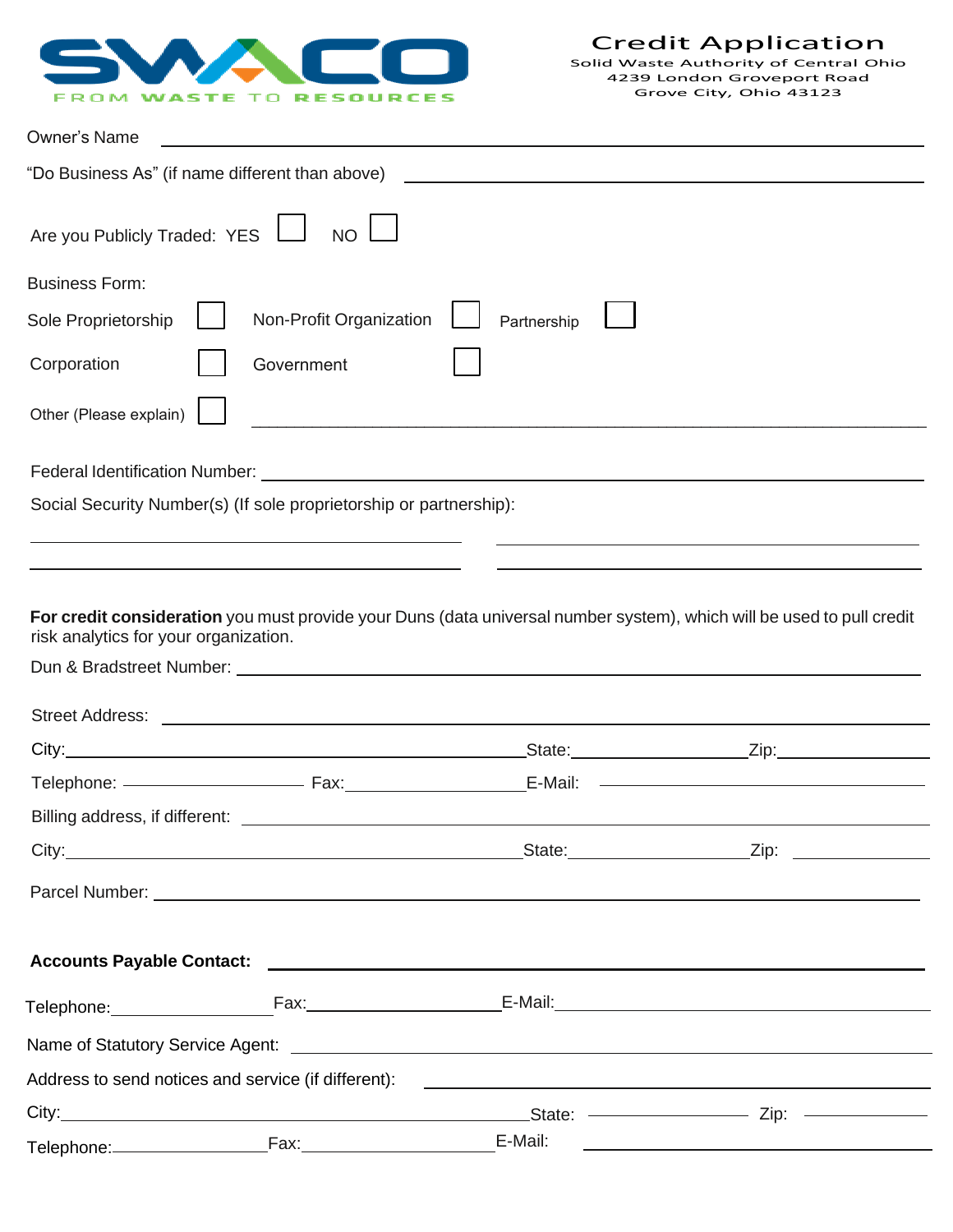#### **NAME OF COMPANY OFFICERS OR PARTNERS** (attach a separate sheet if needed)

| Number of Years in Business: | State of Incorporation: |
|------------------------------|-------------------------|
|------------------------------|-------------------------|

Type of Waste: <u>example and the set of the set of the set of the set of the set of the set of the set of the set of the set of the set of the set of the set of the set of the set of the set of the set of the set of the set</u>

**For credit consideration** you must submit three consecutive months of ticket copies to verify tonnage activity with your application. Submitted ticket copies **must correlate** to the listed months' tonnages below. **We can't pull tickets for cash or card customers,** please begin saving tickets for three consecutive months then apply.

| <b>MONTH</b> | SUM OF ALL MONTH'S TICKETS' TONNAGE |
|--------------|-------------------------------------|
|              |                                     |
|              |                                     |
|              |                                     |

| Have you ever received credit from SWACO? :<br>Are you a subsidiary of another company? :<br>If YES, please list the name and address below:<br><b>Description of Business:</b> | <b>YES</b><br><b>YES</b> | <b>NO</b><br><b>NO</b> |  |
|---------------------------------------------------------------------------------------------------------------------------------------------------------------------------------|--------------------------|------------------------|--|
| Are you a co-maker, endorser, or guarantor on any loan or contract?:<br>If YES, please explain:                                                                                 | <b>YES</b>               | <b>NO</b>              |  |
| Are there any unsatisfied judgments against you?:<br>If YES, please explain:                                                                                                    | <b>YES</b>               | <b>NO</b>              |  |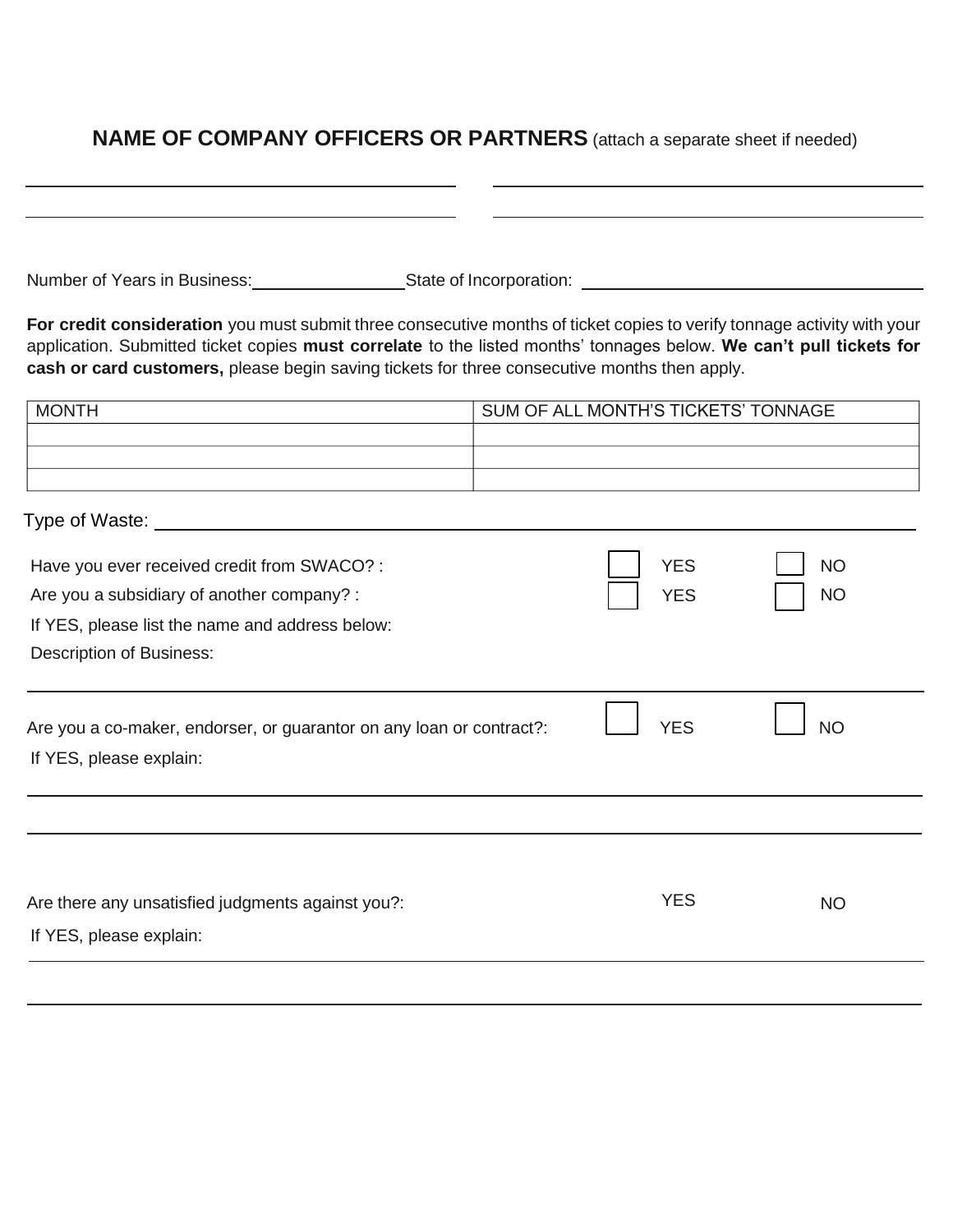| Have you ever been declared bankrupt in the last 14 years?:          | <b>YES</b> | <b>NO</b> |
|----------------------------------------------------------------------|------------|-----------|
| If YES, please explain:                                              |            |           |
| Are you a party in any pending lawsuits?:<br>If YES, please explain: | YES        | NO ר      |

## **Vender References**

Three vender reference are required to be provided with the application. **For credit consideration** all reference information fields must be completed.

| Name:                                            |                  |                       |
|--------------------------------------------------|------------------|-----------------------|
| Address:                                         |                  |                       |
| Email:                                           |                  | Telephone:            |
| <b>Employer Identification number:</b>           | Type of Service: |                       |
|                                                  |                  |                       |
|                                                  |                  |                       |
| Email:                                           |                  | Telephone: Telephone: |
| Employer Identification number: Type of Service: |                  |                       |
|                                                  |                  |                       |
| Address:                                         |                  |                       |
| Email:                                           |                  | Telephone:            |
| Employer Identification number: Type of Service: |                  |                       |
|                                                  |                  |                       |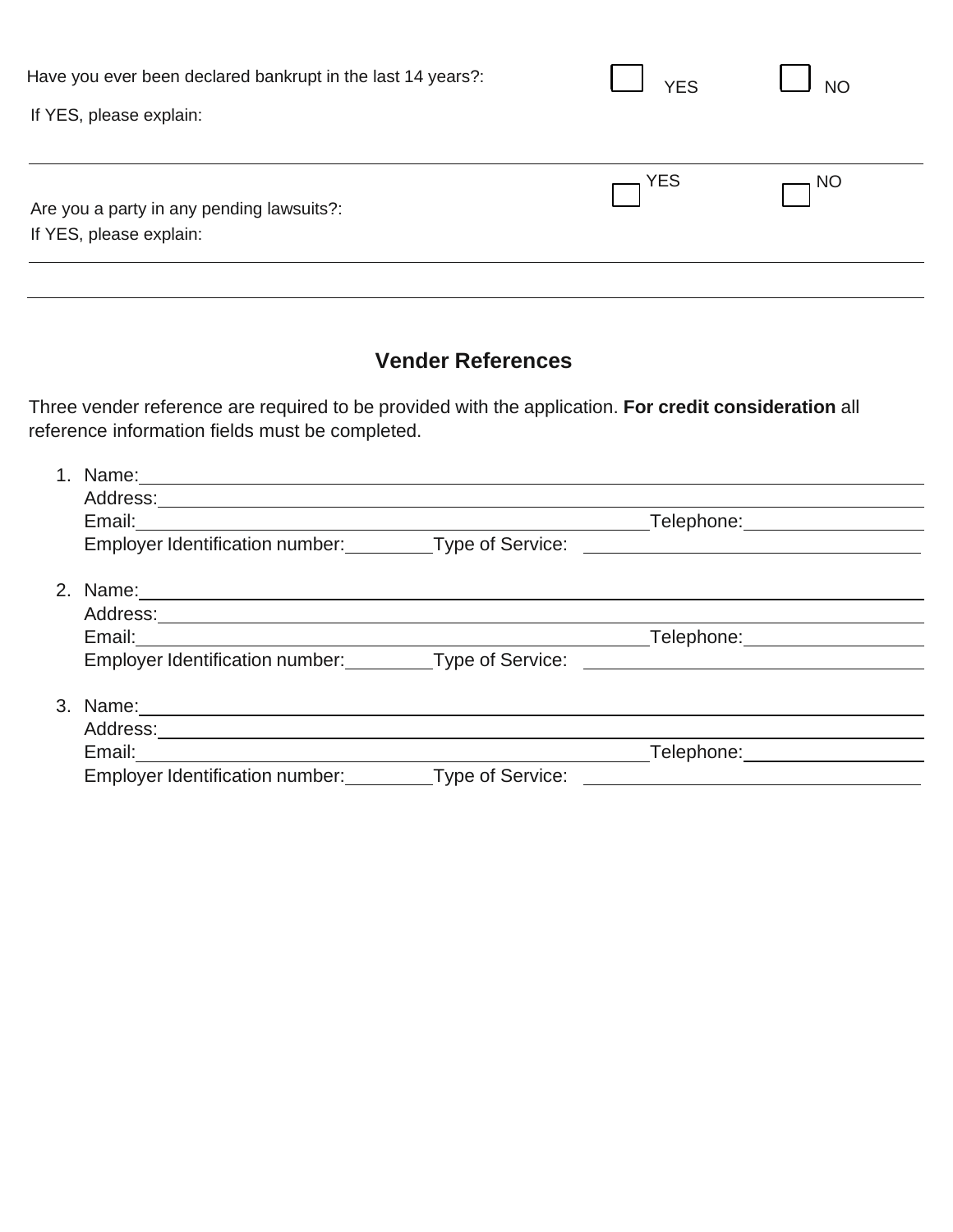#### **BANK ACCOUNTS**

|                                                                                                                        | Institution and Branch: <u>Conserversion and Branch Community of the State of Australian Community of the State of Branch Community of the State of Texas and Branch Community of the State of Texas and State of Texas and Stat</u> |  |
|------------------------------------------------------------------------------------------------------------------------|--------------------------------------------------------------------------------------------------------------------------------------------------------------------------------------------------------------------------------------|--|
|                                                                                                                        | Account Balance: <u>Account Balance:</u> Account Balance: Account Balance: Account Balance: Account Balance: Account Balance: Account Balance: Account Balance: Account Balance: Account Balance: Account Balance: Account Balance:  |  |
|                                                                                                                        |                                                                                                                                                                                                                                      |  |
|                                                                                                                        |                                                                                                                                                                                                                                      |  |
|                                                                                                                        |                                                                                                                                                                                                                                      |  |
|                                                                                                                        |                                                                                                                                                                                                                                      |  |
|                                                                                                                        | 3. Name on Account: <u>example and a series of the series of the series of the series of the series of the series of the series of the series of the series of the series of the series of the series of the series of the serie</u> |  |
|                                                                                                                        | Account No.                                                                                                                                                                                                                          |  |
|                                                                                                                        |                                                                                                                                                                                                                                      |  |
| Account Balance: <u>Account Balance:</u> Account Balance: Account Balance: Account Balance: Account Balance: Account B |                                                                                                                                                                                                                                      |  |

**For credit consideration** you are required to attach a copy of your most recent audited financial statements or complete the following financial information:

# **ASSETS OWNED** (Use additional sheets if necessary)

| DESCRIPTION OF ASSETS         | VALUE | SUBJECT TO DEBT? YES/NO<br>(INCLUDE NAME OF CREDITOR) | NAME(S) OF OWNERS(S) |  |
|-------------------------------|-------|-------------------------------------------------------|----------------------|--|
| CASH:                         |       |                                                       |                      |  |
| CASH VALUE OF INSURANCE:      |       |                                                       |                      |  |
| REAL ESTATE: (LIST ADDRESSES) |       |                                                       |                      |  |
| MARKETABLE SECURITIES:        |       |                                                       |                      |  |
| <b>VEHICLES:</b>              |       |                                                       |                      |  |
| OTHER:                        |       |                                                       |                      |  |
| TOTAL ASSETS:                 |       |                                                       |                      |  |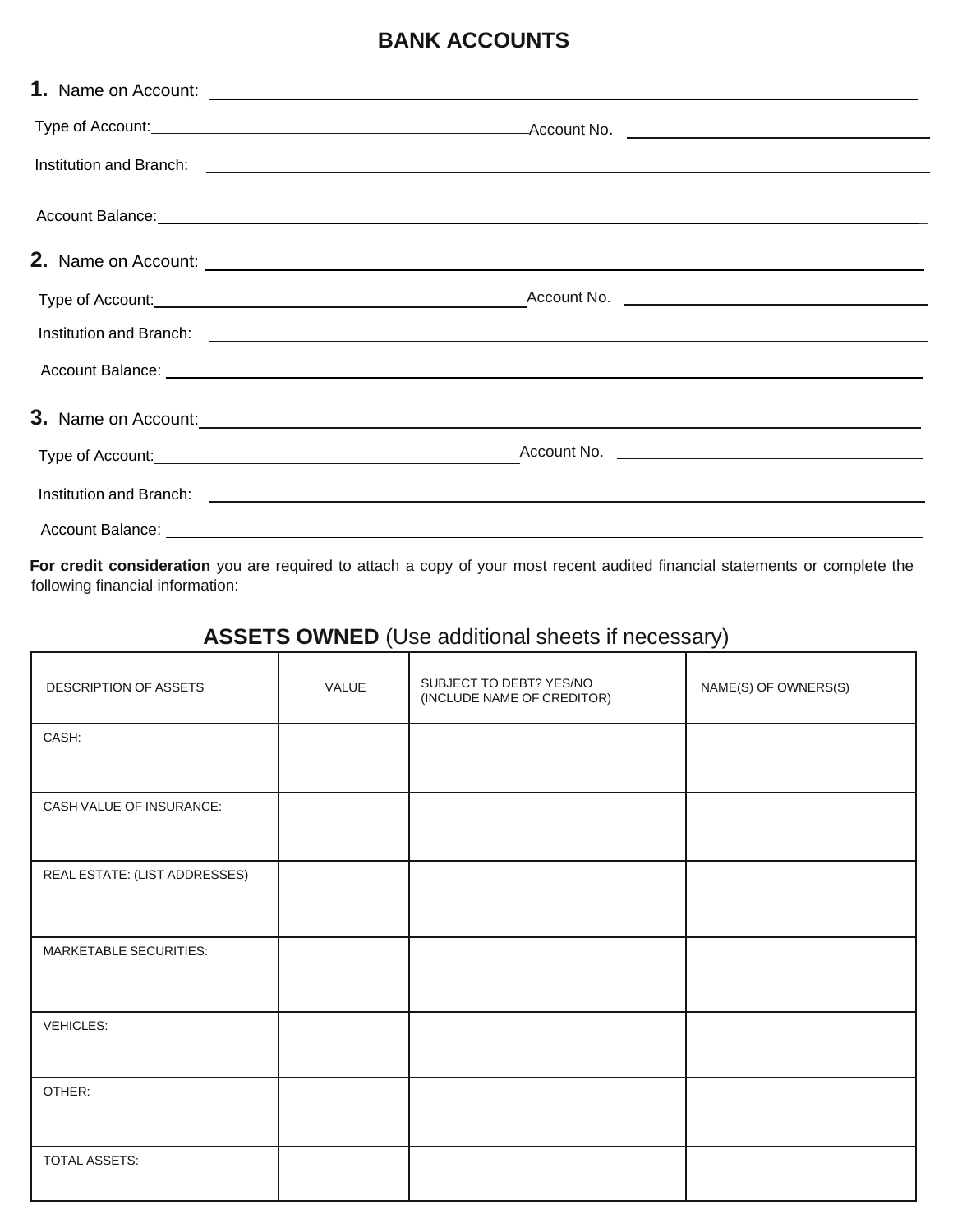## **OUTSTANDING DEBT**

(Include charge accounts, installment contracts, credit cards, rent, etc. Use additional sheets if necessary**)**

|          |              |                                     |                  | $\cdot$ $\cdot$           |                            |                    |
|----------|--------------|-------------------------------------|------------------|---------------------------|----------------------------|--------------------|
| CREDITOR | TYPE OF DEBT | IN WHICH<br>NAME<br>ACCOUNT CARRIED | ORIGINAL<br>DEBT | PRESENT<br><b>BALANCE</b> | MONTHLY<br><b>PAYMENTS</b> | PAST DUE<br>YES/NO |
|          |              |                                     |                  |                           |                            |                    |
|          |              |                                     |                  |                           |                            |                    |
|          |              |                                     |                  |                           |                            |                    |
|          |              |                                     |                  |                           |                            |                    |
|          |              |                                     |                  |                           |                            |                    |
|          |              |                                     |                  |                           |                            |                    |
|          |              |                                     |                  |                           |                            |                    |
|          |              |                                     |                  |                           |                            |                    |
|          |              |                                     |                  |                           |                            |                    |
|          |              |                                     |                  |                           |                            |                    |
|          |              | TOTAL DEBTS:                        |                  |                           |                            |                    |
|          |              |                                     |                  |                           |                            |                    |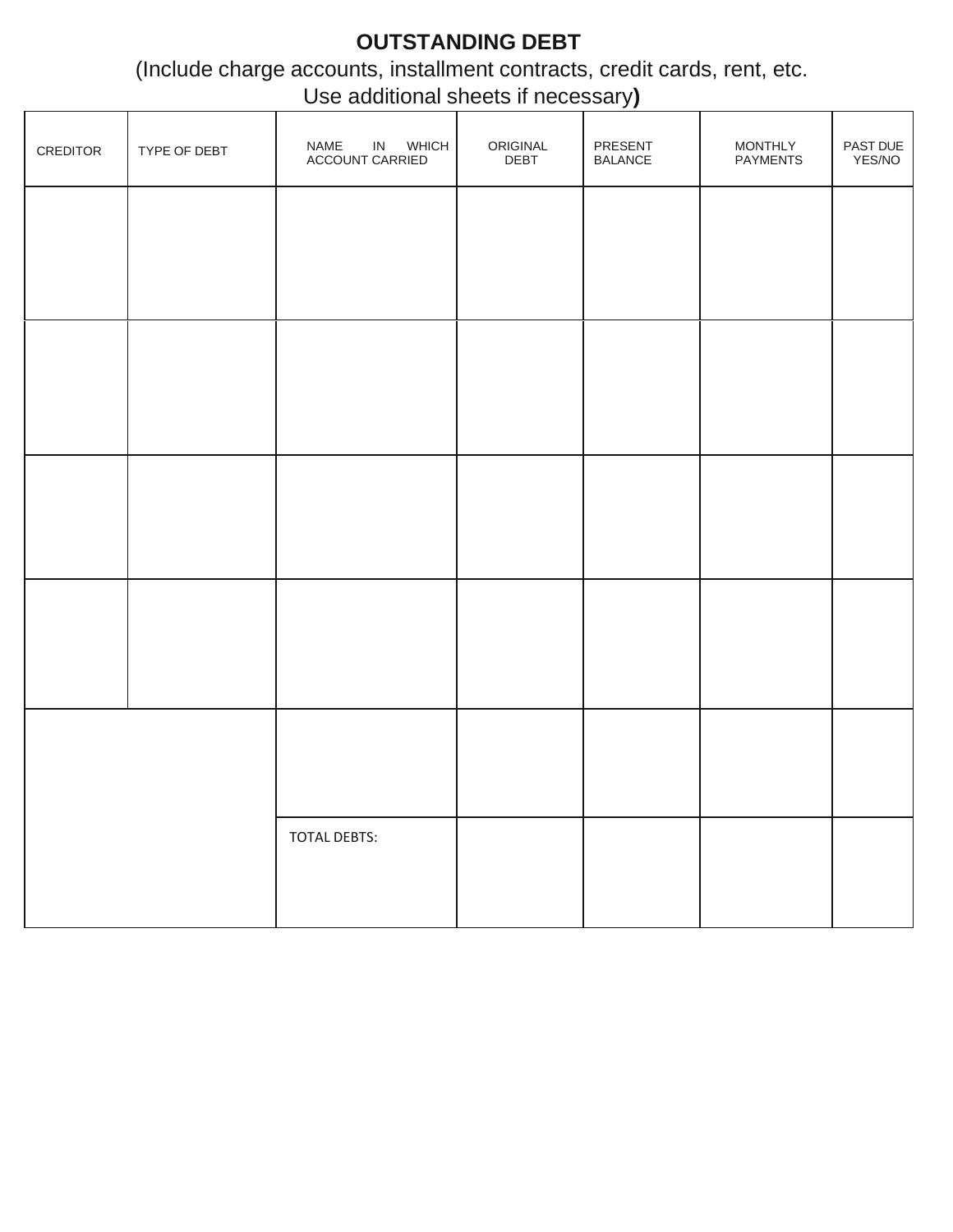## **Vehicles that will be authorized to charge credit account**

| <b>YEAR</b> | <b>MAKE</b> | <b>BODY TYPE</b> | I.D. NUMBER | <b>LICENSE PLATE</b><br>NUMBER | <b>FRANKLIN</b><br>COUNTY PUBLIC<br><b>HEALTH PERMIT</b><br>NUMBER | <b>VEHICLE'S</b><br>CAPACITY IN<br>TONS |
|-------------|-------------|------------------|-------------|--------------------------------|--------------------------------------------------------------------|-----------------------------------------|
|             |             |                  |             |                                |                                                                    |                                         |
|             |             |                  |             |                                |                                                                    |                                         |
|             |             |                  |             |                                |                                                                    |                                         |
|             |             |                  |             |                                |                                                                    |                                         |
|             |             |                  |             |                                |                                                                    |                                         |
|             |             |                  |             |                                |                                                                    |                                         |
|             |             |                  |             |                                |                                                                    |                                         |
|             |             |                  |             |                                |                                                                    |                                         |
|             |             |                  |             |                                |                                                                    |                                         |
|             |             |                  |             |                                |                                                                    |                                         |
|             |             |                  |             |                                |                                                                    |                                         |
|             |             |                  |             |                                |                                                                    |                                         |

As of November 2018, as the result of increased traffic and out of an abundance of caution, SWACO is requiring small trucks, trailers, and box trucks to haul directly to the Franklin County Sanitary Landfill (4239 London Groveport Rd., Grove City, OH) where there's more room to unload and maneuver safely.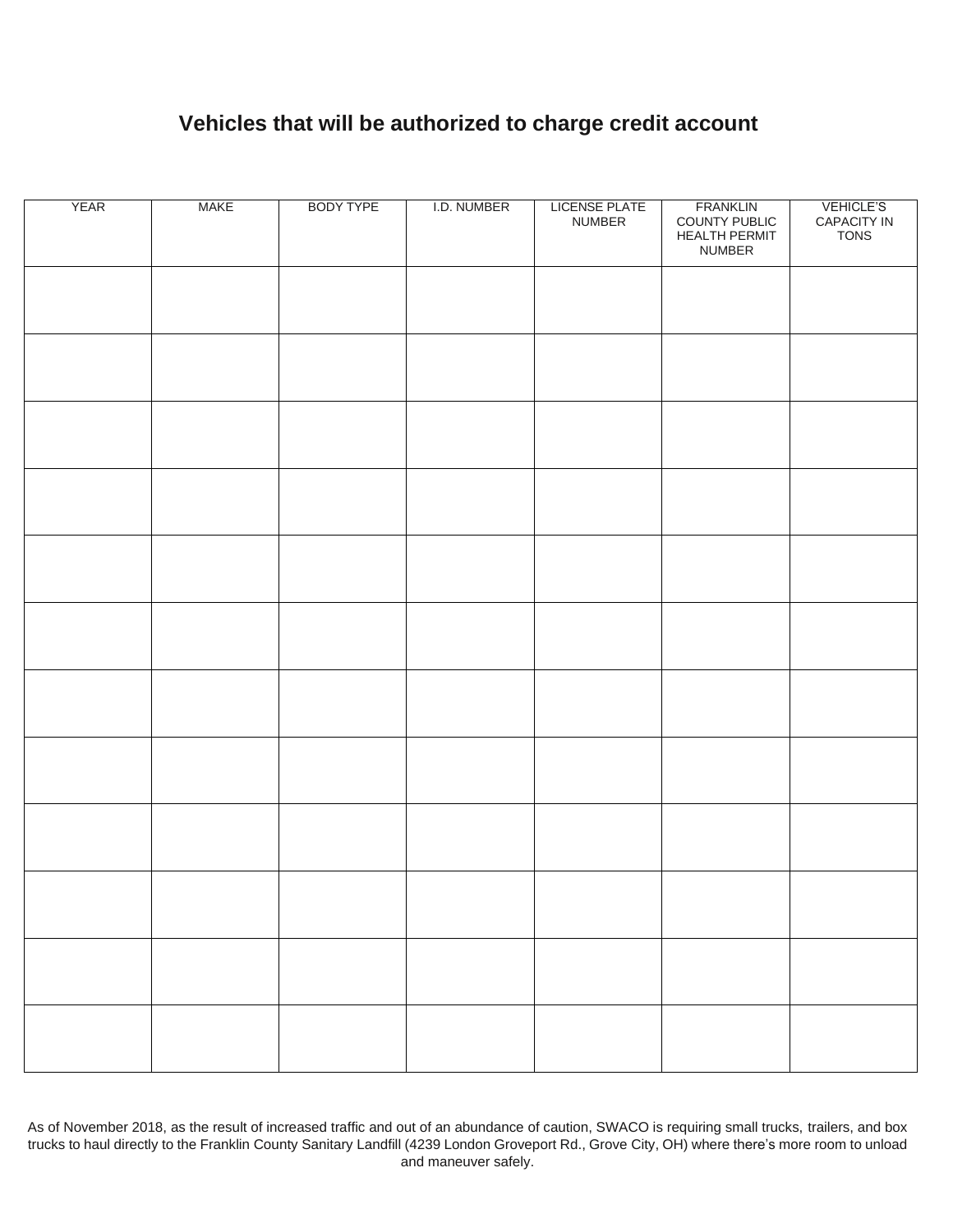Please Note: If an account is inactive for a period of two years, the account will be closed. And the customer will be required to re-apply.

Everything that I have stated in this application is correct to best of my knowledge. I understand that SWACO is not obligated to approve the applicant company for an extension of credit. I understand that SWACO will retain this application whether or not it is approved. I, on behalf of the applicant company, authorize SWACO to check the applicant company's credit history and to answer questions about SWACO's credit experience with the applicant company. I accept and acknowledge, on behalf of the applicant company, the duty to update the information contained in this application. I acknowledge and understand that if the information contained in this application is not updated, SWACO may terminate any existing credit agreement and demand that any outstanding balance be paid in full. The Ohio laws against discrimination require that all creditors make credit equally available to all credit worthy customers, and that credit reporting agencies maintain separate credit histories on each individual upon request. The Ohio Civil Right Commission administers compliance with this law.

Print Name

Applicant's - Signature **Company Company Company Company Company** Date Date

**Please Return to:** Solid Waste Authority of Central Ohio 4239 London Groveport Road Grove City, Ohio 43123

\_\_\_\_\_\_\_\_\_\_\_\_\_\_\_\_\_\_\_\_\_\_\_\_\_\_\_\_\_\_\_\_

\_\_\_\_\_\_\_\_\_\_\_\_\_\_\_\_\_\_\_\_\_\_\_\_\_\_\_\_\_\_\_\_\_\_\_\_

**Attention:** Accounting & Finance [Email:AR@swaco.org](mailto:AR@swaco.org)